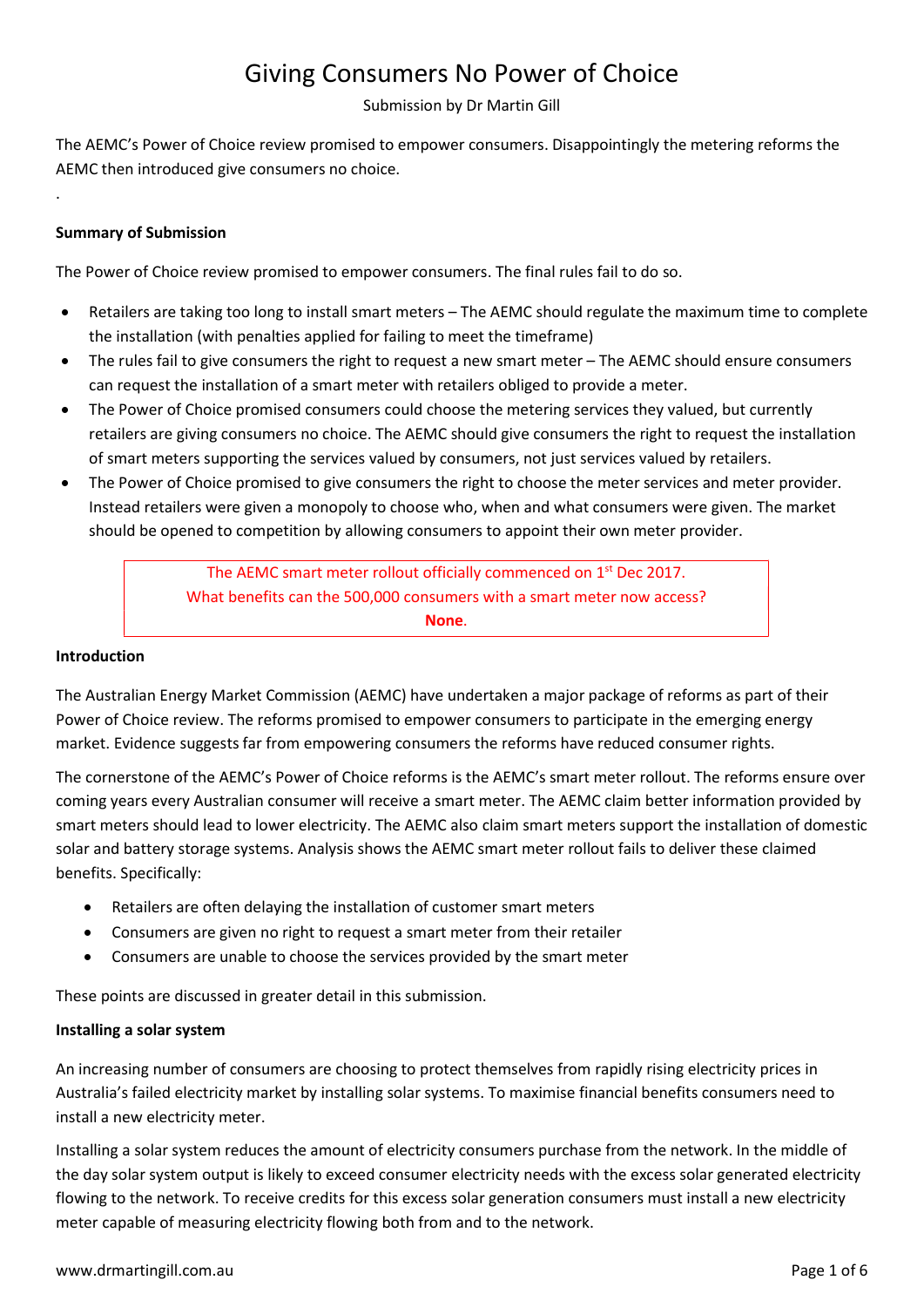In the past the consumer simply rang their local distributor who would come and install the new meter. The consumer was charged a regulated fee for this meter. The regulations gave the distributor 10 days to complete the new meter installation.

The AEMC smart meter rollout no longer allows local distributors to install new electricity meters. Instead it is the customer's retailer who must install the new smart meter. The consumer contacts their retailer who is required to provide a new smart meter. The problem is the AEMC failed to specify a timeframe for the meter installation. It is not difficult to find stories of consumers who have installed a solar system who are waiting months for their smart meter to be installed. While consumers are waiting for their new smart meter they are not benefitting from their solar system.

A minimum timeframe to complete the meter installation should be imposed on retailers. It is also emphasised these amended rules should offer consumers compensation should the retailer fail to install the meter within the specified timeframe (or retailers will continue to delay meter installations). As a starting point for discussions of suitable penalties it is suggested the consumer is offered free electricity until the smart meter is installed.

## No Power to Choose the Meter Provider

The Power of Choice review promised to give consumers the right to choose who installed their smart meter. Without explanation the AEMC decided to give the customer's retailer exclusive rights to install the smart meter. This decision denied consumer rights to choose the installer. Significant consumer advantages have been lost from this decision.

A significant advantage has already been discussed. After installing a solar system consumers are currently waiting months for their retailer to organise the installation of a suitable meter. Waiting times would be reduced significantly if consumers were allowed to appoint their own metering provider. This is not the only problem.

Retailers only choose to install the cheapest meter required to calculate the customer's tariff. Since Australian solar systems are net metered retailers are choosing to install a net meter. Net meters do not measure the output of the solar system, so system performance cannot be checked or monitored. As a result many consumers are unaware their solar system is performing poorly and maintenance/repair is required.

Service providers are offering to fill the gap. These service providers install additional metering and charge consumers (up to) an additional \$15 per month. This additional metering could be added to the AEMC smart meter for less than \$1 a month. The AEMC has denied consumers the right to choose this solution.

It is not only consumers who need to see the actual output of domestic solar systems. The Australian Energy Market Operator (AEMO) is concerned they have no visibility of the amount of electricity generated by domestic solar systems. To rectify the problem they have asked the AEMC to allow them to create a massive register listing all solar systems installed in Australia. The cost to implement and maintain this register is borne by all electricity consumers. Overseas network operators recognise measurement is the only reliable way to achieve the required outcome. Direct measurement of solar output is readily available and can be added to the list of AEMC smart meter services at minimal cost. Instead all Australian consumers will end up paying for the inferior register with the AEMC's decision also penalising the 80% of consumers without a solar system.

## Solar Power Purchase Agreements

The Power of Choice was supposed to support new energy service providers. For example several companies are now offering consumers solar systems with no upfront fees. After installing the solar system the consumer agrees to buy generated electricity via a solar Power Purchase Agreement (PPA). The PPA requires a meter measuring both net energy and gross measurements (as noted above these smart meters are readily available at minimal cost). The AEMC's decision to give the customer's retailer the exclusive right to dictate which smart meter is installed is proving a significant barrier for these new energy service providers. In truth far from supporting new energy service providers the AEMC's rules enable incumbent retailers to stifle the very innovation they hoped to support.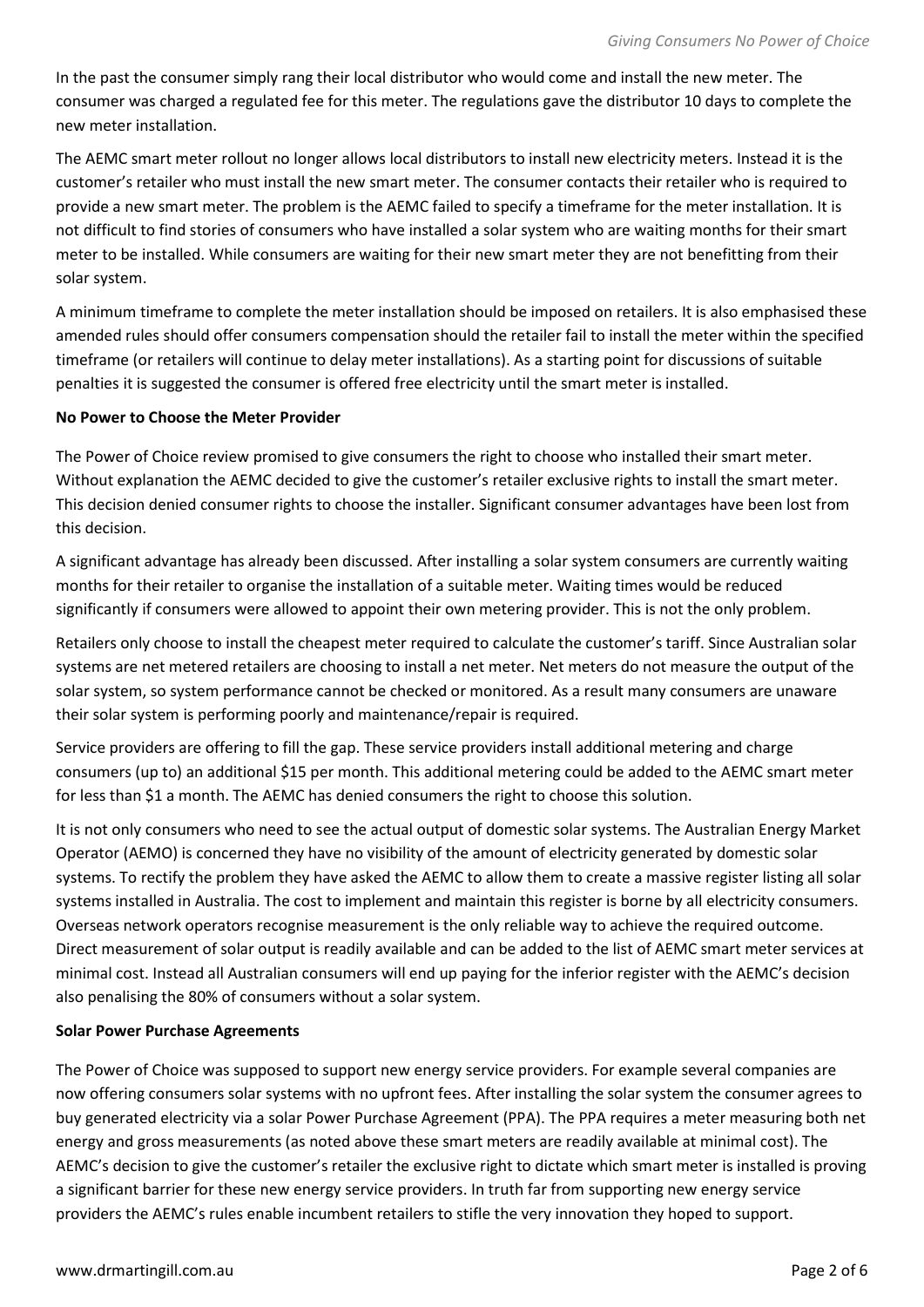Solutions are available, however they all increase the cost for consumers and energy service providers.

The first solution requires the energy service provider install a separate electricity meter making the measurements required by the PPA. This additional measurements could have been made by the retailer meter. It is a clear example of the AEMC's metering reforms increasing costs for consumers wishing to participate in emerging energy markets.

Alternatively the new energy service provider can register as a retailer. Then as a retailer they can choose the metering solution. As a small retailer the energy service provider is unable to negotiate energy contracts increasing the cost of electricity they must purchase from the national market. The energy service provider passes these higher costs directly to the consumer. So the current restrictions imposed by the AEMC metering reforms reduce financial benefits for both consumers and new energy service providers.

These barriers could be easily reduced if the AEMC allowed consumers to choose their meter installer. After agreeing to the solar PPA the consumer appoints their own meter installer. They choose a meter making the measurements required to support the PPA. The consumer is free to choose any retailer and can even change retailer with no risk the meter will be replaced. Existing rules ensure the consumer's chosen retailer is provided with the net meter data allowing them to calculate the bill. The customer appointed meter installer also sends the gross meter data to the energy service provider so they can calculate fees associated with the solar PPA.

Similar impediments to innovative energy applications apply to apartment complexes trying to install a solar system. The current metering restrictions ensure the solar system can only be used to offset electricity use in common areas, significantly reducing the financial benefits. Allowing others to select the smart metering installer and metering services would remove these impediments.

The AEMC's failure to honour its promise to give consumers the power to choose the meter installer is inhibiting the energy services market the metering reforms were supposed to be enabling.

#### Should I install a solar system?

For most consumers the decision to install a solar system remains a large long term financial commitment. Alarmingly most consumers are forced to make this financial commitment without any analysis. It is asserted more consumers would probably choose to install a solar system if such analysis was readily available.

Accurate financial analysis starts with the consumer's electricity use. The critical value is the amount of electricity they use in the middle of the day, a value not shown on consumer electricity bills. In fact the value is not measured by the majority of consumer electricity meters.

Smart meters make the required measurements, so if the consumer could request the installation of a smart meter they could then use the data the meter provides to estimate the financial returns from installing a solar system. Except … the AEMC decided not to require retailers install a smart meter even if one is requested by the consumer.

The AEMC smart meter rollout only requires retailers install a smart meter after the solar system has been installed. Then, as discussed above, the rules fail to specify a sensible timeframe in for the retailer to install the meter and consumers can't specify the services the meter provides (even when those additional services are of benefit).

The AEMC needs to ensure if a consumer requests a smart meter then their retailer must provide one. Similar timeframes and penalties should apply to the provision of this meter.

## Innovative Tariffs

The AEMC hopes smart meters will result in greater uptake of innovative tariffs. For example smart meters can support Time of Use tariffs. Analysis shows many consumers could reduce their energy costs by 10 to 20% if they changed to a Time of Use tariff.

This is definitely a "chicken or egg" scenario. Retailers only want to provide smart meters to consumers choosing new tariffs, but consumers only want to accept new tariffs if they reduce their energy costs.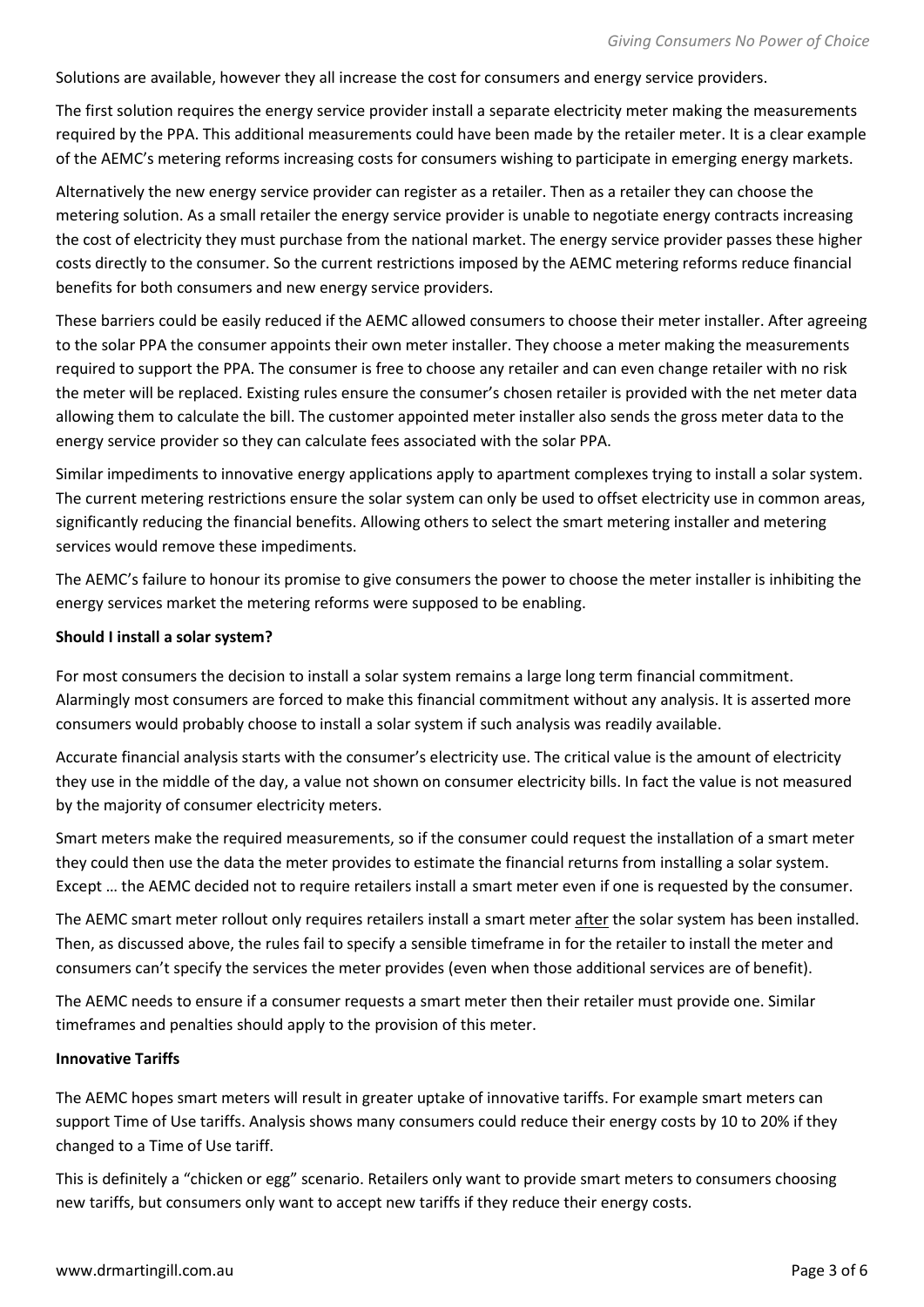One solution is for consumers to ask their retailer for a new smart meter. As discussed above the AEMC failed to require retailers to comply with the consumer's request. This should be addressed.

Unfortunately even if the consumer is given a smart meter the AEMC has failed to honour other promises made in their Power of Choice review.

Trials of smart meter technology have consistently shown smart meters do not deliver consumer benefits. Benefits are delivered by education programs showing consumers how to use smart meters to lower their energy costs. The AEMC have failed to ensure retailers provide consumer smart meter education.

While the AEMC hope smart meters will result in greater uptake of innovative tariffs they have failed to provide a single tool able to accurately compare available tariffs. The Government's independent tariff comparison website, Energy Made Easy, does not support the innovative tariffs the AEMC is promoting.

The AEMC needs to ensure Energy Made Easy is immediately upgraded to support the innovative tariffs it is promoting. This has become an urgent requirement with several retailers already offering innovative tariffs to consumers despite consumers having no way to assess if they will benefit from accepting these new tariffs.

## Consumer Right to choose Smart meter services

Smart meter rollouts typically support services designed to provide consumer benefits. For example when the NSW Energy Minister announced his support for the AEMC smart meter rollout he was pictured with a tablet computer communicating with the smart meter. The tablet computer even allowed him to turn appliances on and off, with the tablet immediately showing how this affected energy consumption. None of these services are supported by the AEMC smart meter rollout.

The Power of Choice suggested it would empower consumers by allowing consumers to choose the metering services they valued. Instead the AEMC smart meter rollout mandates a minimum list of services. These are:

- Turn power on and off at consumer premises
- Read meter energy data
- Read meter status
- Reconfigure the meter to enable new tariffs and arrangements

Retailers are choosing to install meters offering only the above minimum list of services. Retailers are not offering additional smart meter services benefitting consumers.

Two proposals are suggested.

- Consumers should be given the right to ask their retailer install a smart meter supporting additional services.
- Alternatively services benefitting consumers should be added to the minimum list of services. For example the smart meter services shown to the NSW energy minister.

As a consumer advocate it is noted the ability to remotely turn off the power at consumer premises, typically for late or non-payment of bills, is not a consumer benefit. This suggests consumers should be given the Power of Choice for all smart meter services. This includes the ability to choose to disable some meter services. It is acknowledged the consumer may have to pay additional fees (for example higher fees for manual disconnection).

## Should others have the right to specify meter services?

The AEMC smart meters supports four services. The typical smart meter rollout supports 20 (or more) services. The four services are designed to benefit electricity retailers. The missing services provide benefits to consumers and network operators. It is suggested the AEMC's failure to ensure these additional smart meter services are available jeopardises the National Energy Objective (NEO).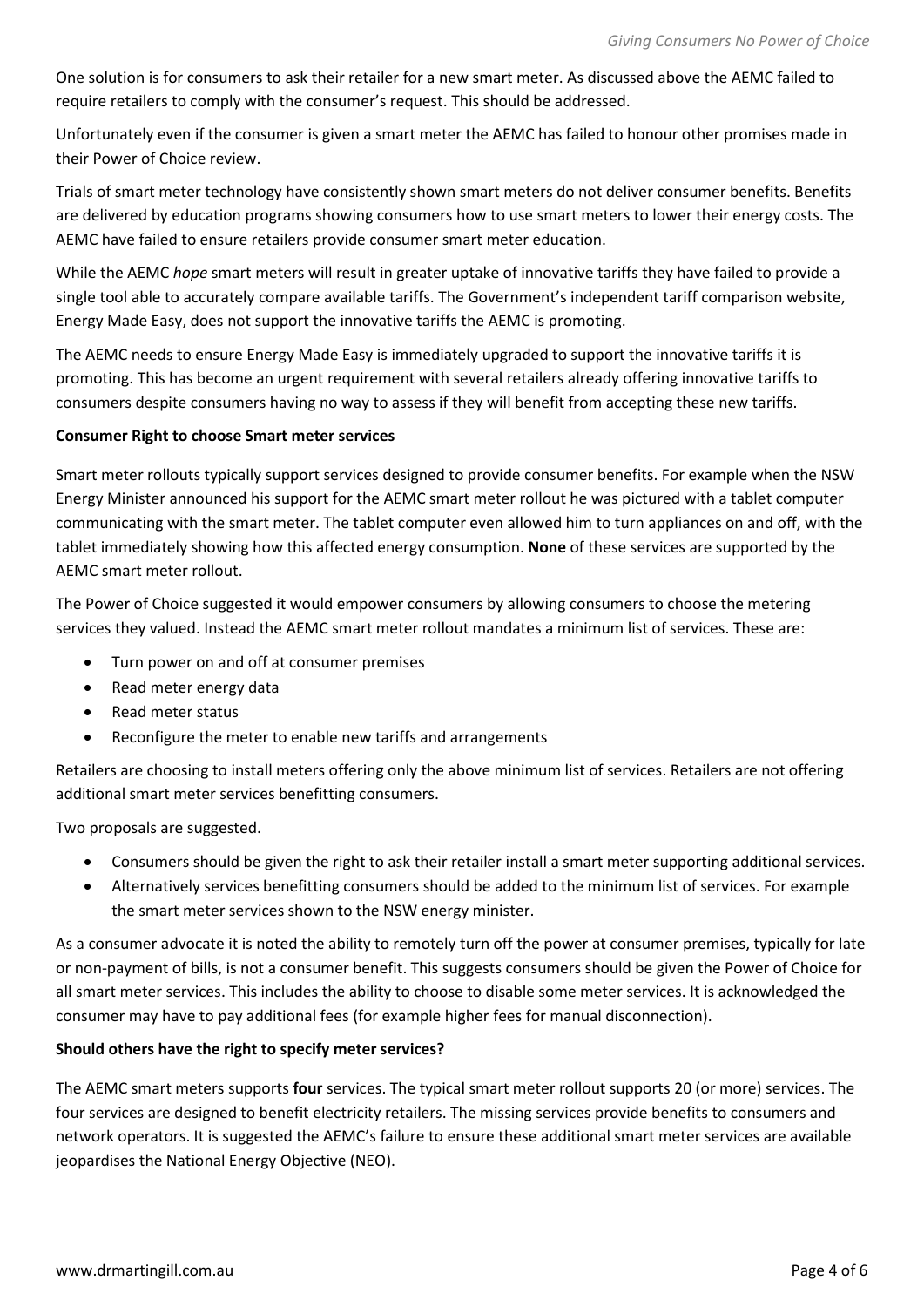# The AEMC website states the NEO as

To promote efficient investment in, and efficient operation and use of, electricity services for the long term interests of consumers of electricity with respect to:

- price, quality, safety and reliability and security of supply of electricity
- the reliability, safety and security of the national electricity system.

The AEMC smart meter rollout does not promote the efficient operation of electricity networks. For example the Power of Choice review promised to simplify the installation of domestic solar and battery storage systems. These technologies create challenges for the quality, safety, reliability and security of supply. Failing to understand the requirements the AEMC specified their meters make largely useless network measurements. The lack of support is forcing distribution network operators to investigate more expensive additional solutions. The cost to install and manage these additional solutions could easily have been avoided by specifying the smart meters make relevant network measurements.

While the AEMC considers giving consumers the right to choose additional metering services, it is suggested they consider the clear advantages of allowing distribution network operators to request meters installed in their area provide additional meter services. These services can improve the quality, safety, reliability and security of supply. Avoiding the cost of additional network monitoring equipment will ultimately lower consumer electricity costs.

#### Consumer Right to refuse a smart meter

The AEMC smart meter rollout fails to give consumers the right to refuse a smart meter.

All consumer electricity meters will eventually reach end of life. When a consumer's electricity meter reaches end of life the AEMC smart meter rollout requires it be replaced with a smart meter. The consumer is given no rights to refuse the installation of this smart meter.

The AEMC smart meter rollout also gives consumers no option to refuse the installation of a smart meter at new premises or when changes at existing premises require a new meter. The most common reason for installing a new meter is the consumer's decision to install a solar and/or battery storage system. While the Power of Choice promised to empower consumer participation in the emerging energy market, the final rules give them no power of choice.

## The AEMC's mandated smart meter rollout fails to give consumers any Power of Choice.

It is acknowledged the AEMC does allow consumers to request a smart meter with no remote communications. Two problems are identified with this option.

Firstly retailers are not notifying consumers this option is available. When retailers contact consumers about smart meters the rules should oblige the retailer to inform consumers this option is available.

Secondly the option was proposed to avoid the adverse effects of long term exposure to electro-magnetic radiation. It completely fails to achieve this aim. A consumer moving into premises already fitted with a smart meter are denied the option to have the remote communications disabled.